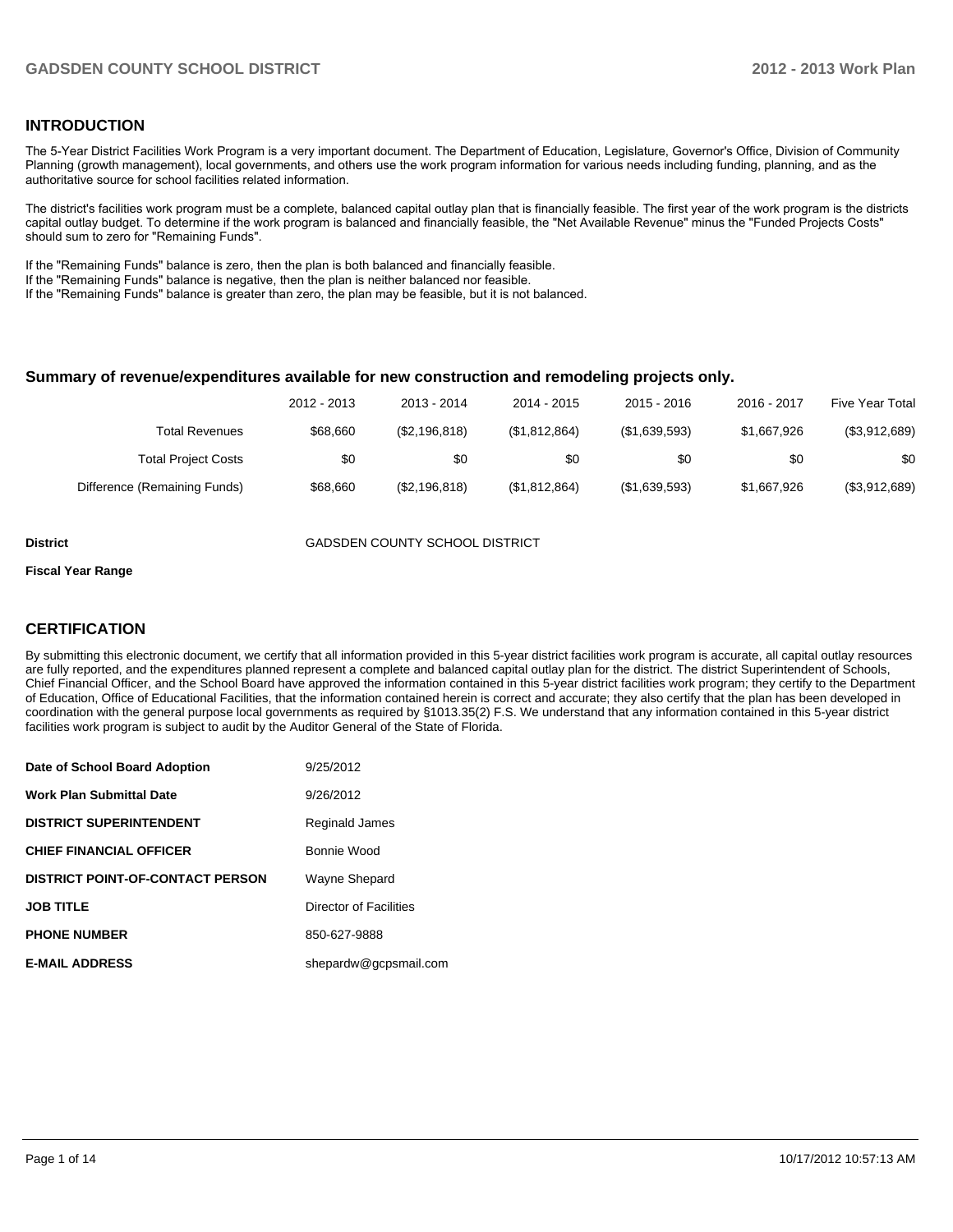# **Expenditures**

#### **Expenditure for Maintenance, Repair and Renovation from 1.50-Mills and PECO**

Annually, prior to the adoption of the district school budget, each school board must prepare a tentative district facilities work program that includes a schedule of major repair and renovation projects necessary to maintain the educational and ancillary facilities of the district.

| <b>HVAC</b><br>Locations:        |                                                                                                                                                                                                                                                                                                                                                                                                                                    | \$175.000 |           |           |           |           |             |  |  |  |
|----------------------------------|------------------------------------------------------------------------------------------------------------------------------------------------------------------------------------------------------------------------------------------------------------------------------------------------------------------------------------------------------------------------------------------------------------------------------------|-----------|-----------|-----------|-----------|-----------|-------------|--|--|--|
|                                  |                                                                                                                                                                                                                                                                                                                                                                                                                                    |           | \$150.000 | \$200.000 | \$125.000 | \$100,000 | \$750,000   |  |  |  |
|                                  | CHATTAHOOCHEE ELEMENTARY, GADSDEN ELEMENTARY MAGNET SCHOOL, GADSDEN TECHNICAL INSTITUTE, GREENSBORO<br>ELEMENTARY SCHOOL (NEW), HAVANA ELEMENTARY, HAVANA MIDDLE (NEW), JAMES A SHANKS MIDDLE SCHOOL, M D WALKER<br>ADMINISTRATIVE CENTER, SAINT JOHNS ELEMENTARY, STEWART STREET ELEMENTARY                                                                                                                                       |           |           |           |           |           |             |  |  |  |
| Flooring                         |                                                                                                                                                                                                                                                                                                                                                                                                                                    | \$75,000  | \$75,000  | \$90,000  | \$100,000 | \$100,000 | \$440,000   |  |  |  |
| Locations:                       | GREENSBORO ELEMENTARY SCHOOL (NEW), HAVANA MIDDLE (NEW), JAMES A SHANKS MIDDLE SCHOOL, SAINT JOHNS<br><b>ELEMENTARY</b>                                                                                                                                                                                                                                                                                                            |           |           |           |           |           |             |  |  |  |
| Roofing                          |                                                                                                                                                                                                                                                                                                                                                                                                                                    | \$175,000 | \$125,000 | \$150,000 | \$150,000 | \$100,000 | \$700,000   |  |  |  |
| Locations:                       | GADSDEN TECHNICAL INSTITUTE, GEORGE W MUNROE ELEMENTARY, HAVANA ELEMENTARY, JAMES A SHANKS MIDDLE<br>SCHOOL, SAINT JOHNS ELEMENTARY, TRANSPORTATION CENTER                                                                                                                                                                                                                                                                         |           |           |           |           |           |             |  |  |  |
| Safety to Life                   |                                                                                                                                                                                                                                                                                                                                                                                                                                    | \$30,000  | \$40,000  | \$50,000  | \$40,000  | \$30,000  | \$190,000   |  |  |  |
| Locations:                       | JAMES A SHANKS MIDDLE SCHOOL, WEST GADSDEN HIGH SCHOOL (NEW)                                                                                                                                                                                                                                                                                                                                                                       |           |           |           |           |           |             |  |  |  |
| Fencing                          |                                                                                                                                                                                                                                                                                                                                                                                                                                    | \$0       | \$0       | \$20,000  | \$0       | \$25,000  | \$45,000    |  |  |  |
| Locations:                       | EAST GADSDEN HIGH SCHOOL, GEORGE W MUNROE ELEMENTARY, HAVANA MIDDLE (NEW), WEST GADSDEN HIGH SCHOOL<br>(NEW)                                                                                                                                                                                                                                                                                                                       |           |           |           |           |           |             |  |  |  |
| Parking                          |                                                                                                                                                                                                                                                                                                                                                                                                                                    | \$25,000  | \$35,000  | \$25,000  | \$40,000  | \$100,000 | \$225.000   |  |  |  |
|                                  | Locations: M D WALKER ADMINISTRATIVE CENTER, STEWART STREET ELEMENTARY                                                                                                                                                                                                                                                                                                                                                             |           |           |           |           |           |             |  |  |  |
| Electrical                       |                                                                                                                                                                                                                                                                                                                                                                                                                                    | \$25,000  | \$15,000  | \$25,000  | \$10,000  | \$15,000  | \$90,000    |  |  |  |
| Locations:                       | <b>GEORGE W MUNROE ELEMENTARY</b>                                                                                                                                                                                                                                                                                                                                                                                                  |           |           |           |           |           |             |  |  |  |
| Fire Alarm                       |                                                                                                                                                                                                                                                                                                                                                                                                                                    | \$30,000  | \$25,000  | \$50,000  | \$50,000  | \$50,000  | \$205,000   |  |  |  |
|                                  | Locations: GREENSBORO ELEMENTARY SCHOOL (NEW)                                                                                                                                                                                                                                                                                                                                                                                      |           |           |           |           |           |             |  |  |  |
| Telephone/Intercom System        |                                                                                                                                                                                                                                                                                                                                                                                                                                    | \$0       | \$0       | \$0       | \$0       | \$0       | \$0         |  |  |  |
|                                  | Locations: No Locations for this expenditure.                                                                                                                                                                                                                                                                                                                                                                                      |           |           |           |           |           |             |  |  |  |
| <b>Closed Circuit Television</b> |                                                                                                                                                                                                                                                                                                                                                                                                                                    | \$0       | \$0       | \$0       | \$0       | \$0       | \$0         |  |  |  |
|                                  | Locations: No Locations for this expenditure.                                                                                                                                                                                                                                                                                                                                                                                      |           |           |           |           |           |             |  |  |  |
| Paint                            |                                                                                                                                                                                                                                                                                                                                                                                                                                    | \$100,000 | \$75,000  | \$100,000 | \$130,000 | \$100,000 | \$505,000   |  |  |  |
| Locations:                       | GADSDEN ELEMENTARY MAGNET SCHOOL, HAVANA ELEMENTARY, STEWART STREET ELEMENTARY                                                                                                                                                                                                                                                                                                                                                     |           |           |           |           |           |             |  |  |  |
| Maintenance/Repair               |                                                                                                                                                                                                                                                                                                                                                                                                                                    | \$151,050 | \$344,135 | \$180,000 | \$210,000 | \$124,640 | \$1,009,825 |  |  |  |
| Locations:                       | CHATTAHOOCHEE ELEMENTARY, EAST GADSDEN HIGH SCHOOL, GADSDEN ELEMENTARY MAGNET SCHOOL, GADSDEN<br>TECHNICAL INSTITUTE, GEORGE W MUNROE ELEMENTARY, GREENSBORO ELEMENTARY SCHOOL (NEW), GRETNA<br>ELEMENTARY, HAVANA ELEMENTARY, HAVANA MIDDLE (NEW), JAMES A SHANKS MIDDLE SCHOOL, M D WALKER<br>ADMINISTRATIVE CENTER, SAINT JOHNS ELEMENTARY, STEWART STREET ELEMENTARY, TRANSPORTATION CENTER, WEST<br>GADSDEN HIGH SCHOOL (NEW) |           |           |           |           |           |             |  |  |  |
|                                  | <b>Sub Total:</b>                                                                                                                                                                                                                                                                                                                                                                                                                  | \$786,050 | \$884,135 | \$890,000 | \$855,000 | \$744,640 | \$4,159,825 |  |  |  |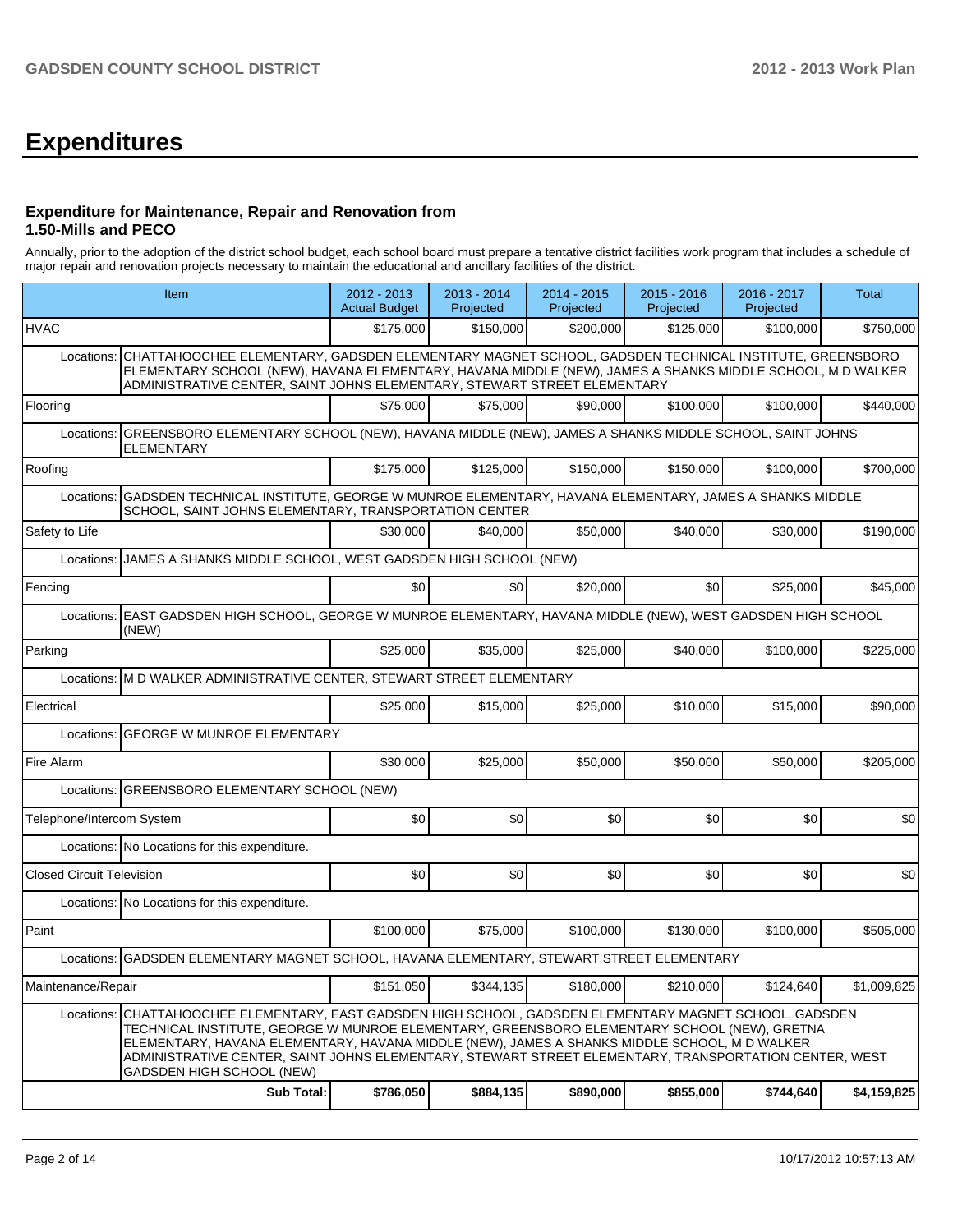| PECO Maintenance Expenditures | \$0       | \$0       | \$291,509 | \$341,712 | \$377,320 | \$1,010,541 |
|-------------------------------|-----------|-----------|-----------|-----------|-----------|-------------|
| <b>1.50 Mill Sub Total:</b> I | \$796,050 | \$894,135 | \$608,491 | \$523,288 | \$377,320 | \$3,199,284 |

| Other Items                                                                                                                                                                                                                                                                                                          | $2012 - 2013$<br><b>Actual Budget</b> | $2013 - 2014$<br>Projected | $2014 - 2015$<br>Projected | $2015 - 2016$<br>Projected | $2016 - 2017$<br>Projected | <b>Total</b> |
|----------------------------------------------------------------------------------------------------------------------------------------------------------------------------------------------------------------------------------------------------------------------------------------------------------------------|---------------------------------------|----------------------------|----------------------------|----------------------------|----------------------------|--------------|
| Jupgrade marker boards                                                                                                                                                                                                                                                                                               | \$10,000                              | \$10,000                   | \$10,000                   | \$10,000                   | \$10,000                   | \$50,000     |
| Locations CARTER-PARRAMORE ALTERNATIVE SCHOOL, CHATTAHOOCHEE ELEMENTARY, GADSDEN ELEMENTARY MAGNET SCHOOL,<br>GADSDEN TECHNICAL INSTITUTE, GEORGE W MUNROE ELEMENTARY, GRETNA ELEMENTARY, HAVANA ELEMENTARY,<br>HAVANA MIDDLE (NEW), JAMES A SHANKS MIDDLE SCHOOL, SAINT JOHNS ELEMENTARY, STEWART STREET ELEMENTARY |                                       |                            |                            |                            |                            |              |
| Total: l                                                                                                                                                                                                                                                                                                             | \$796.050                             | \$894.135                  | \$900,000                  | \$865,000                  | \$754.640                  | \$4,209,825  |

#### **Local 1.50 Mill Expenditure For Maintenance, Repair and Renovation**

Anticipated expenditures expected from local funding sources over the years covered by the current work plan.

| Item                                                         | 2012 - 2013<br><b>Actual Budget</b> | $2013 - 2014$<br>Projected | $2014 - 2015$<br>Projected | $2015 - 2016$<br>Projected | 2016 - 2017<br>Projected | Total        |
|--------------------------------------------------------------|-------------------------------------|----------------------------|----------------------------|----------------------------|--------------------------|--------------|
| Remaining Maint and Repair from 1.5 Mills                    | \$796,050                           | \$894,135                  | \$608,491                  | \$523,288                  | \$377,320                | \$3,199,284  |
| Maintenance/Repair Salaries                                  | \$0                                 | \$0                        | \$0                        | \$0                        | \$0                      | \$0          |
| School Bus Purchases                                         | \$500,000                           | \$500,000                  | \$500,000                  | \$500,000                  | \$500,000                | \$2,500,000  |
| Other Vehicle Purchases                                      | \$125,000                           | \$125,000                  | \$125,000                  | \$125,000                  | \$0                      | \$500,000    |
| Capital Outlay Equipment                                     | \$200,000                           | \$200,000                  | \$200,000                  | \$200,000                  | \$0                      | \$800,000    |
| Rent/Lease Payments                                          | \$0                                 | \$0                        | \$0                        | \$0                        | \$0                      | \$0          |
| <b>COP Debt Service</b>                                      | \$0                                 | \$0                        | \$0                        | \$0                        | \$0                      | \$0          |
| Rent/Lease Relocatables                                      | \$0                                 | \$0                        | \$0                        | \$0                        | \$0                      | \$0          |
| <b>Environmental Problems</b>                                | \$0                                 | \$0                        | \$0                        | \$0                        | \$0                      | \$0          |
| s.1011.14 Debt Service                                       | \$0                                 | \$0                        | \$0                        | \$0                        | \$0                      | \$0          |
| <b>Special Facilities Construction Account</b>               | \$0                                 | \$0                        | \$0                        | \$0                        | \$0                      | \$0          |
| Premiums for Property Casualty Insurance - 1011.71<br>(4a,b) | \$320,000                           | \$320,000                  | \$320,000                  | \$320,000                  | \$0                      | \$1,280,000  |
| Qualified School Construction Bonds (QSCB)                   | \$0                                 | \$0                        | \$0                        | \$0                        | \$0                      | \$0          |
| Qualified Zone Academy Bonds (QZAB)                          | \$0                                 | \$0                        | \$0                        | \$0                        | \$0                      | \$0          |
| Remodeling and Renovations                                   | \$195,145                           | \$2,400,000                | \$2,400,000                | \$2,400,000                | \$0                      | \$7,395,145  |
| <b>Local Expenditure Totals:</b>                             | \$2,136,195                         | \$4,439,135                | \$4,153,491                | \$4,068,288                | \$877,320                | \$15,674,429 |

### **Revenue**

#### **1.50 Mill Revenue Source**

Schedule of Estimated Capital Outlay Revenue from each currently approved source which is estimated to be available for expenditures on the projects included in the tentative district facilities work program. All amounts are NET after considering carryover balances, interest earned, new COP's, 1011.14 and 1011.15 loans, etc. Districts cannot use 1.5-Mill funds for salaries except for those explicitly associated with maintenance/repair projects. (1011.71 (5), F.S.)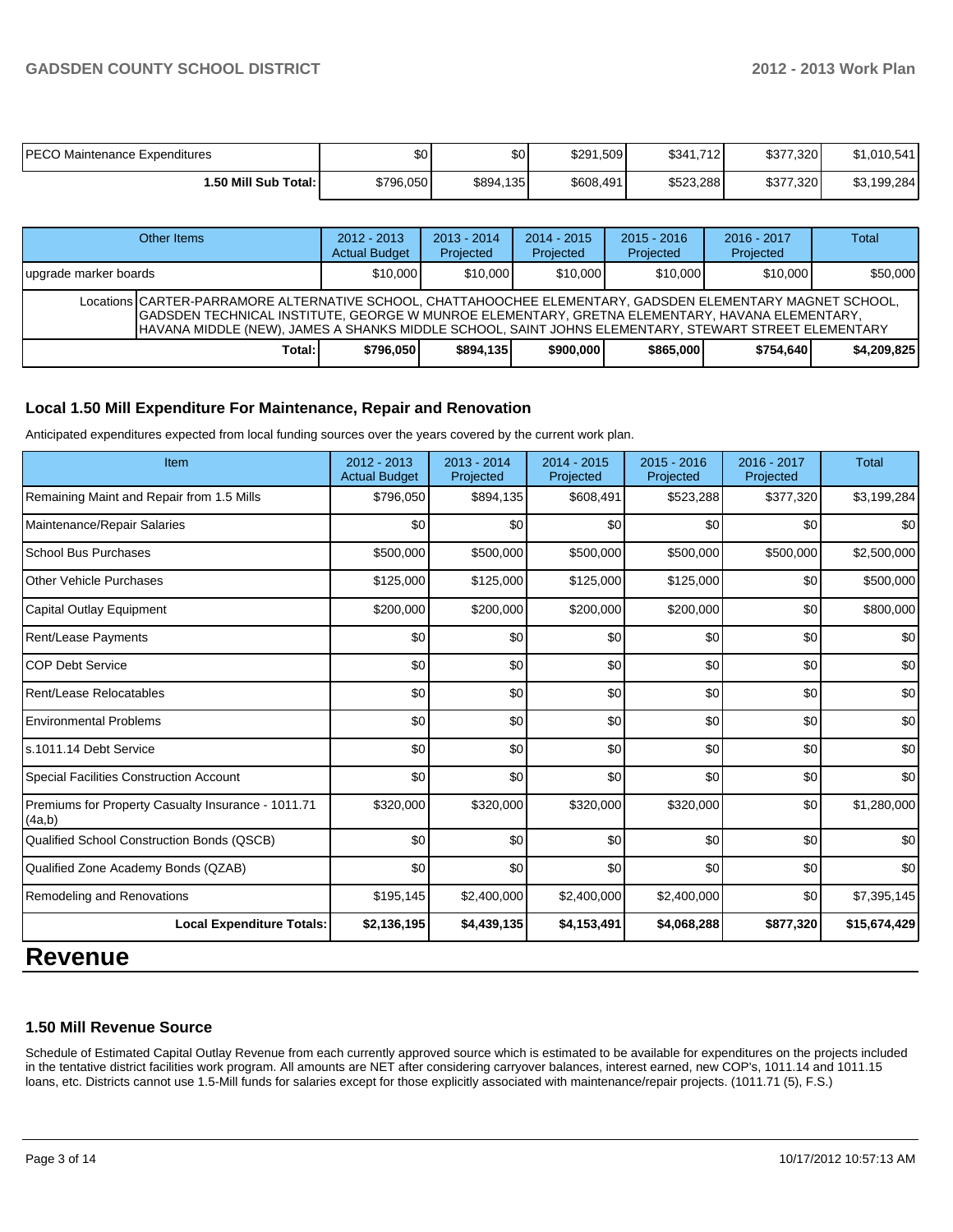#### **GADSDEN COUNTY SCHOOL DISTRICT 2012 - 2013 Work Plan**

| <b>Item</b>                                                                       | Fund | $2012 - 2013$<br><b>Actual Value</b> | $2013 - 2014$<br>Projected | $2014 - 2015$<br>Projected | $2015 - 2016$<br>Projected | 2016 - 2017<br>Projected | Total           |
|-----------------------------------------------------------------------------------|------|--------------------------------------|----------------------------|----------------------------|----------------------------|--------------------------|-----------------|
| (1) Non-exempt property<br>lassessed valuation                                    |      | \$1,498,646,643                      | \$1,524,661,493            | \$1,579,915,441            | \$1,649,680,495            | \$1,735,029,441          | \$7,987,933,513 |
| (2) The Millege projected for<br>discretionary capital outlay per<br>ls.1011.71   |      | 1.50                                 | 1.50                       | 1.50                       | 1.50                       | 1.50                     |                 |
| (3) Full value of the 1.50-Mill<br>discretionary capital outlay per<br>ls.1011.71 |      | \$2.517.726                          | \$2,561,431                | \$2,654,258                | \$2,771,463                | \$2,914,849              | \$13,419,727    |
| (4) Value of the portion of the 1.50<br>-Mill ACTUALLY levied                     | 370  | \$2,158,051                          | \$2,195,513                | \$2,275,078                | \$2,375,540                | \$2,498,442              | \$11,502,624    |
| $(5)$ Difference of lines $(3)$ and $(4)$                                         |      | \$359,675                            | \$365,918                  | \$379,180                  | \$395,923                  | \$416,407                | \$1,917,103     |

#### **PECO Revenue Source**

The figure in the row designated "PECO Maintenance" will be subtracted from funds available for new construction because PECO maintenance dollars cannot be used for new construction.

| Item                                  | Fund | $2012 - 2013$<br><b>Actual Budget</b> | $2013 - 2014$<br>Projected | $2014 - 2015$<br>Projected | $2015 - 2016$<br>Projected | 2016 - 2017<br>Projected | Total       |
|---------------------------------------|------|---------------------------------------|----------------------------|----------------------------|----------------------------|--------------------------|-------------|
| <b>IPECO New Construction</b>         | 340  | \$0                                   | \$0                        | \$18.745                   | \$6,351                    | \$0                      | \$25,096    |
| <b>IPECO Maintenance Expenditures</b> |      | \$0                                   | \$0 I                      | \$291.509                  | \$341.712                  | \$377,320                | \$1,010,541 |
|                                       |      | \$0                                   | \$0                        | \$310.254                  | \$348,063                  | \$377,320                | \$1,035,637 |

#### **CO & DS Revenue Source**

Revenue from Capital Outlay and Debt Service funds.

| Item                                               | Fund             | $2012 - 2013$<br><b>Actual Budget</b> | $2013 - 2014$<br>Projected | $2014 - 2015$<br>Projected | $2015 - 2016$<br>Projected | $2016 - 2017$<br>Projected | Total     |
|----------------------------------------------------|------------------|---------------------------------------|----------------------------|----------------------------|----------------------------|----------------------------|-----------|
| ICO & DS Cash Flow-through<br><b>I</b> Distributed | 360              | \$44.528                              | \$44,528                   | \$44.528                   | \$44,528                   | \$44,528                   | \$222.640 |
| ICO & DS Interest on<br>Undistributed CO           | 360 <sup>I</sup> | \$2.276                               | \$2,276                    | \$2.276                    | \$2.276                    | \$2.276                    | \$11,380  |
|                                                    |                  | \$46,804                              | \$46,804                   | \$46,804                   | \$46,804                   | \$46,804                   | \$234,020 |

#### **Fair Share Revenue Source**

All legally binding commitments for proportionate fair-share mitigation for impacts on public school facilities must be included in the 5-year district work program.

Nothing reported for this section.

#### **Sales Surtax Referendum**

Specific information about any referendum for a 1-cent or ½-cent surtax referendum during the previous year.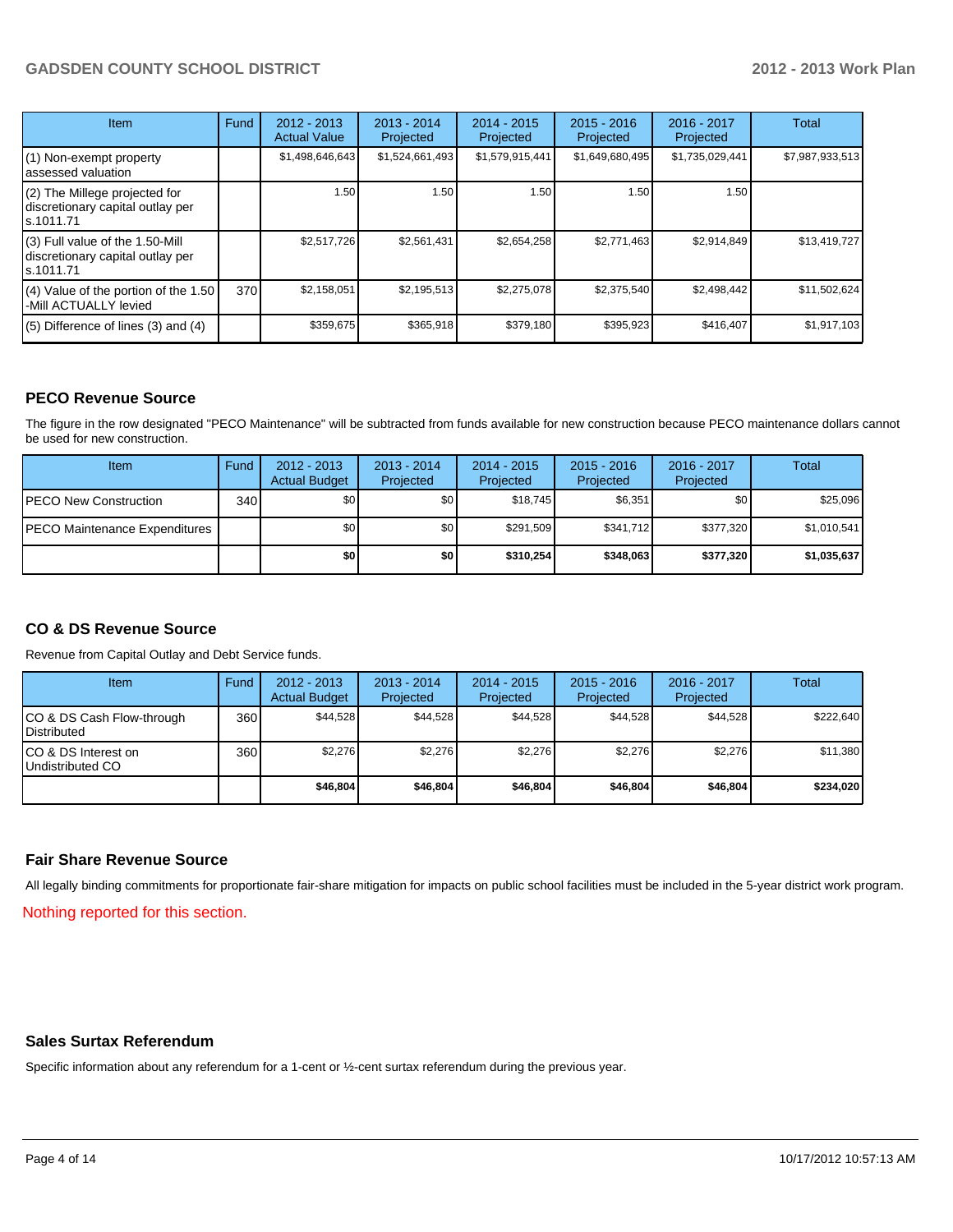#### **Did the school district hold a surtax referendum during the past fiscal year 2011 - 2012?**

No

### **Additional Revenue Source**

Any additional revenue sources

| Item                                                                                                                      | 2012 - 2013<br><b>Actual Value</b> | $2013 - 2014$<br>Projected | 2014 - 2015<br>Projected | $2015 - 2016$<br>Projected | 2016 - 2017<br>Projected | <b>Total</b> |
|---------------------------------------------------------------------------------------------------------------------------|------------------------------------|----------------------------|--------------------------|----------------------------|--------------------------|--------------|
| Proceeds from a s.1011.14/15 F.S. Loans                                                                                   | \$0                                | \$0                        | \$0                      | \$0                        | \$0                      | \$0          |
| District Bonds - Voted local bond<br>referendum proceeds per s.9, Art VII<br><b>State Constitution</b>                    | \$0                                | \$0                        | \$0                      | \$0                        | \$0                      | \$0          |
| Proceeds from Special Act Bonds                                                                                           | \$0                                | \$0                        | \$0                      | \$0                        | \$0                      | \$0          |
| Estimated Revenue from CO & DS Bond<br>Sale                                                                               | \$0                                | \$0                        | \$0                      | \$0                        | \$0                      | \$0          |
| Proceeds from Voted Capital<br>Improvements millage                                                                       | \$0                                | \$0                        | \$0                      | \$0                        | \$0                      | \$0          |
| Other Revenue for Other Capital Projects                                                                                  | \$0                                | \$0                        | \$0                      | \$0                        | \$0                      | \$0          |
| Proceeds from 1/2 cent sales surtax<br>authorized by school board                                                         | \$0                                | \$0                        | \$0                      | \$0                        | \$0                      | \$0          |
| Proceeds from local governmental<br>infrastructure sales surtax                                                           | \$0                                | \$0                        | \$0                      | \$0                        | \$0                      | \$0          |
| Proceeds from Certificates of<br>Participation (COP's) Sale                                                               | \$0                                | \$0                        | \$0                      | \$0                        | \$0                      | \$0          |
| Classrooms First Bond proceeds amount<br>authorized in FY 1997-98                                                         | \$0                                | \$0                        | \$0                      | \$0                        | \$0                      | \$0          |
| <b>Classrooms for Kids</b>                                                                                                | \$0                                | \$0                        | \$0                      | \$0                        | \$0                      | \$0          |
| <b>District Equity Recognition</b>                                                                                        | \$0                                | \$0                        | \$0                      | \$0                        | \$0                      | \$0          |
| <b>Federal Grants</b>                                                                                                     | \$0                                | \$0                        | \$0                      | \$0                        | \$0                      | \$0          |
| Proportionate share mitigation (actual<br>cash revenue only, not in kind donations)                                       | \$0                                | \$0                        | \$0                      | \$0                        | \$0                      | \$0          |
| Impact fees received                                                                                                      | \$0                                | \$0                        | \$0                      | \$0                        | \$0                      | \$0          |
| Private donations                                                                                                         | \$0                                | \$0                        | \$0                      | \$0                        | \$0                      | \$0          |
| Grants from local governments or not-for-<br>profit organizations                                                         | \$0                                | \$0                        | \$0                      | \$0                        | \$0                      | \$0          |
| Interest, Including Profit On Investment                                                                                  | \$0                                | \$0                        | \$0                      | \$0                        | \$0                      | \$0          |
| Revenue from Bonds pledging proceeds<br>from 1 cent or 1/2 cent Sales Surtax                                              | \$0                                | \$0                        | \$0                      | \$0                        | \$0                      | \$0          |
| <b>Total Fund Balance Carried Forward</b>                                                                                 | \$0                                | \$0                        | \$0                      | \$0                        | \$0                      | \$0          |
| General Capital Outlay Obligated Fund<br><b>Balance Carried Forward From Total</b><br><b>Fund Balance Carried Forward</b> | \$0                                | \$0                        | \$0                      | \$0                        | \$0                      | \$0          |
| <b>Special Facilities Construction Account</b>                                                                            | \$0                                | \$0                        | \$0                      | \$0                        | \$0                      | \$0          |
| One Cent - 1/2 Cent Sales Surtax Debt<br>Service From Total Fund Balance Carried<br>Forward                               | \$0                                | \$0                        | \$0                      | \$0                        | \$0                      | \$0          |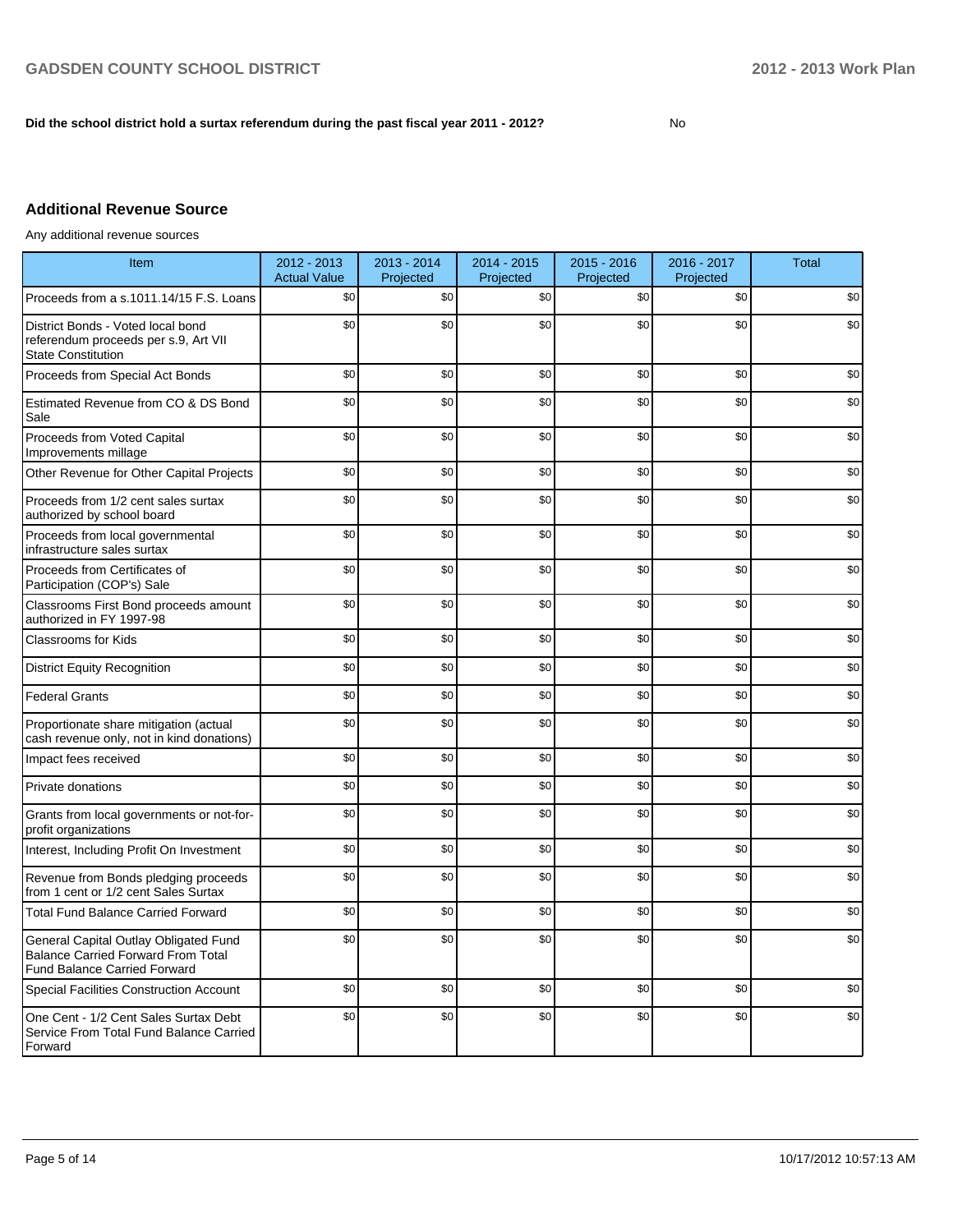| Capital Outlay Projects Funds Balance<br>Carried Forward From Total Fund<br><b>Balance Carried Forward</b> | SO I  | \$0 | \$0 | \$01  | \$0 | \$0 |
|------------------------------------------------------------------------------------------------------------|-------|-----|-----|-------|-----|-----|
| <b>Subtotal</b>                                                                                            | \$0 I | \$0 | \$0 | \$O I | \$0 | \$0 |

# **Total Revenue Summary**

| <b>Item Name</b>                                            | $2012 - 2013$<br><b>Budget</b> | $2013 - 2014$<br>Projected | $2014 - 2015$<br>Projected | $2015 - 2016$<br>Projected | 2016 - 2017<br>Projected | <b>Five Year Total</b> |
|-------------------------------------------------------------|--------------------------------|----------------------------|----------------------------|----------------------------|--------------------------|------------------------|
| Local 1.5 Mill Discretionary Capital Outlay<br>Revenue      | \$2,158,051                    | \$2,195,513                | \$2,275,078                | \$2,375,540                | \$2,498,442              | \$11,502,624           |
| IPECO and 1.5 Mill Maint and Other 1.5<br>Mill Expenditures | (\$2,136,195)                  | (S4, 439, 135)             | (\$4,153,491)              | (S4,068,288)               | (\$877,320)              | (\$15,674,429)         |
| IPECO Maintenance Revenue                                   | \$0 <sub>1</sub>               | \$0                        | \$291,509                  | \$341.712                  | \$377,320                | \$1,010,541            |
| <b>Available 1.50 Mill for New</b><br><b>Construction</b>   | \$21,856                       | (\$2,243,622)              | (\$1,878,413)              | ( \$1,692,748]             | \$1,621,122              | (\$4,171,805)          |

| <b>Item Name</b>                      | 2012 - 2013<br><b>Budget</b> | $2013 - 2014$<br>Projected | $2014 - 2015$<br>Projected | $2015 - 2016$<br>Projected | 2016 - 2017<br>Projected | <b>Five Year Total</b> |
|---------------------------------------|------------------------------|----------------------------|----------------------------|----------------------------|--------------------------|------------------------|
| ICO & DS Revenue                      | \$46,804                     | \$46,804                   | \$46,804                   | \$46,804                   | \$46,804                 | \$234,020              |
| <b>IPECO New Construction Revenue</b> | \$0 <sub>1</sub>             | \$0                        | \$18,745                   | \$6,351                    | \$0                      | \$25,096               |
| IOther/Additional Revenue             | \$0 <sub>1</sub>             | \$0                        | \$0                        | \$0                        | \$0                      | \$0                    |
| <b>Total Additional Revenuel</b>      | \$46,804                     | \$46,804                   | \$65,549                   | \$53,155                   | \$46,804                 | \$259,116              |
| <b>Total Available Revenue</b>        | \$68,660                     | ( \$2,196,818)             | ( \$1,812,864)             | (\$1,639,593)              | \$1,667,926              | $($ \$3,912,689)       |

# **Tracking**

### **Capacity Tracking**

| Location                                   | $2012 -$<br>2013 Satis.<br>Stu. Sta. | Actual<br>$2012 -$<br>2013 FISH<br>Capacity | Actual<br>$2011 -$<br>2012<br><b>COFTE</b> | # Class<br><b>Rooms</b> | Actual<br>Average<br>$2012 -$<br>2013 Class<br><b>Size</b> | Actual<br>$2012 -$<br>2013<br><b>Utilization</b> | <b>New</b><br>Stu.<br>Capacity! | <b>New</b><br>Rooms to<br>be<br>Added/Re<br>moved | Projected<br>$2016 -$<br>2017<br><b>COFTE</b> | Projected<br>$2016 -$<br>2017<br><b>Utilization</b> | Projected<br>$2016 -$<br>2017 Class<br><b>Size</b> |
|--------------------------------------------|--------------------------------------|---------------------------------------------|--------------------------------------------|-------------------------|------------------------------------------------------------|--------------------------------------------------|---------------------------------|---------------------------------------------------|-----------------------------------------------|-----------------------------------------------------|----------------------------------------------------|
| IGEORGE W MUNROE<br>IELEMENTARY            | 885                                  | 885                                         | 569                                        | 47                      | 12 I                                                       | 64.00 %                                          |                                 |                                                   | 596                                           | 67.00 %                                             | 13                                                 |
| IGREENSBORO<br>IELEMENTARY SCHOOL<br>(NEW) | 513                                  | 513                                         | 371                                        | 27                      | 14                                                         | 72.00 %                                          |                                 |                                                   | 362                                           | 71.00 %                                             | 13                                                 |
| IHAVANA ELEMENTARY                         | 816                                  | 816                                         | 466                                        | 43                      | 11                                                         | 57.00 %                                          |                                 |                                                   | 440                                           | 54.00 %                                             | 10                                                 |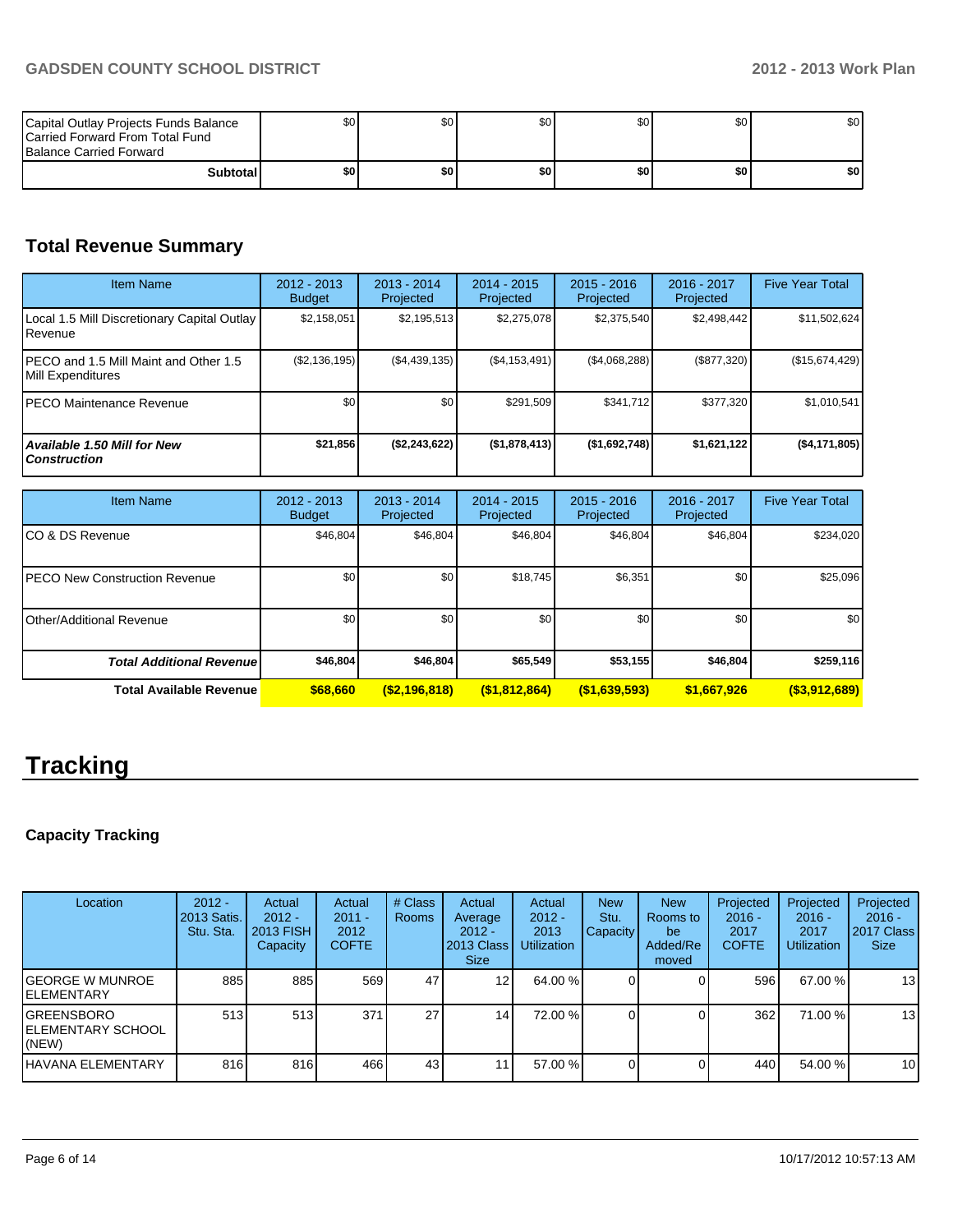| <b>I</b> GADSDEN<br><b>ELEMENTARY MAGNET</b><br><b>SCHOOL</b> | 298   | 298   | 167   | 17  | 10 <sup>1</sup> | 56.00 % | $\Omega$ |          | 140      | 47.00%  | 8               |
|---------------------------------------------------------------|-------|-------|-------|-----|-----------------|---------|----------|----------|----------|---------|-----------------|
| ICHATTAHOOCHEE<br><b>IELEMENTARY</b>                          | 445   | 463   | 191   | 23  | 8 <sup>1</sup>  | 41.00 % | $\Omega$ | ſ        | 147      | 32.00 % | 6               |
| IGRETNA ELEMENTARY                                            | 433   | 469   | 263   | 23  | 11              | 56.00 % | $\Omega$ | 0        | 295      | 63.00 % | 13              |
| ISAINT JOHNS<br><b>IELEMENTARY</b>                            | 469   | 469   | 293   | 25  | 12              | 62.00 % | $\Omega$ | 0        | 250      | 53.00 % | 10              |
| ISTEWART STREET<br><b>ELEMENTARY</b>                          | 765   | 783   | 569   | 41  | 14              | 73.00 % | $\Omega$ | C        | 541      | 69.00 % | 13              |
| <b>JAMES A SHANKS</b><br><b>IMIDDLE SCHOOL</b>                | 1,043 | 1,064 | 570   | 45  | 13              | 54.00 % | $\Omega$ | C        | 538      | 51.00 % | 12              |
| CARTER-PARRAMORE<br>IALTERNATIVE SCHOOL                       | 1,031 | 1,031 | 227   | 48  | 5 <sub>l</sub>  | 22.00 % | $\Omega$ | $\Omega$ | 158      | 15.00 % | $\overline{3}$  |
| HAVANA MIDDLE (NEW)                                           | 575   | 517   | 186   | 25  | $\overline{7}$  | 36.00 % | $\Omega$ | $\Omega$ | 137      | 26.00 % | $5\overline{5}$ |
| <b>IEAST GADSDEN HIGH</b><br><b>SCHOOL</b>                    | 1,542 | 1,464 | 829   | 65  | 13              | 57.00 % | $\Omega$ | $\Omega$ | 797      | 54.00 % | 12              |
| IGADSDEN TECHNICAL<br><b>INSTITUTE</b>                        | 333   | 333   | 15    | 16  |                 | 4.00 %  | $\Omega$ | ſ        | $\Omega$ | 0.00%   | $\overline{0}$  |
| IWEST GADSDEN HIGH<br>SCHOOL (NEW)                            | 757   | 681   | 489   | 32  | 15              | 72.00 % | $\Omega$ | $\Omega$ | 440      | 65.00 % | 14              |
|                                                               | 9,905 | 9,786 | 5,204 | 477 | 11              | 53.18 % | $\bf{0}$ | 0        | 4,841    | 49.47%  | 10              |

The COFTE Projected Total (4,841) for 2016 - 2017 must match the Official Forecasted COFTE Total (4,841 ) for 2016 - 2017 before this section can be completed. In the event that the COFTE Projected Total does not match the Official forecasted COFTE, then the Balanced Projected COFTE Table should be used to balance COFTE.

| Projected COFTE for 2016 - 2017 |       | <b>Grade Level Type</b> |                   | <b>Balanced Projected</b><br>COFTE for 2016 - 2017 |
|---------------------------------|-------|-------------------------|-------------------|----------------------------------------------------|
| Elementary (PK-3)               | 1,852 |                         |                   |                                                    |
| Middle $(4-8)$                  | 1,795 |                         |                   |                                                    |
|                                 |       |                         | Elementary (PK-3) |                                                    |
| High (9-12)                     | 1,194 |                         |                   |                                                    |
|                                 |       |                         | Middle (4-8)      |                                                    |
|                                 | 4,841 |                         |                   |                                                    |
|                                 |       |                         | High (9-12)       |                                                    |
|                                 |       |                         |                   |                                                    |
|                                 |       |                         |                   |                                                    |

#### **Relocatable Replacement**

Number of relocatable classrooms clearly identified and scheduled for replacement in the school board adopted financially feasible 5-year district work program.

| Location                                 | $-201^{\circ}$<br>$2012 -$ | $2013 - 2014$ | $2014 - 2015$ | $2015 - 2016$ | $2016 - 2017$ | Year 5 Total |
|------------------------------------------|----------------------------|---------------|---------------|---------------|---------------|--------------|
| <b>Total Relocatable Replacements: I</b> |                            |               |               |               |               |              |

#### **Charter Schools Tracking**

Information regarding the use of charter schools.

**4,841**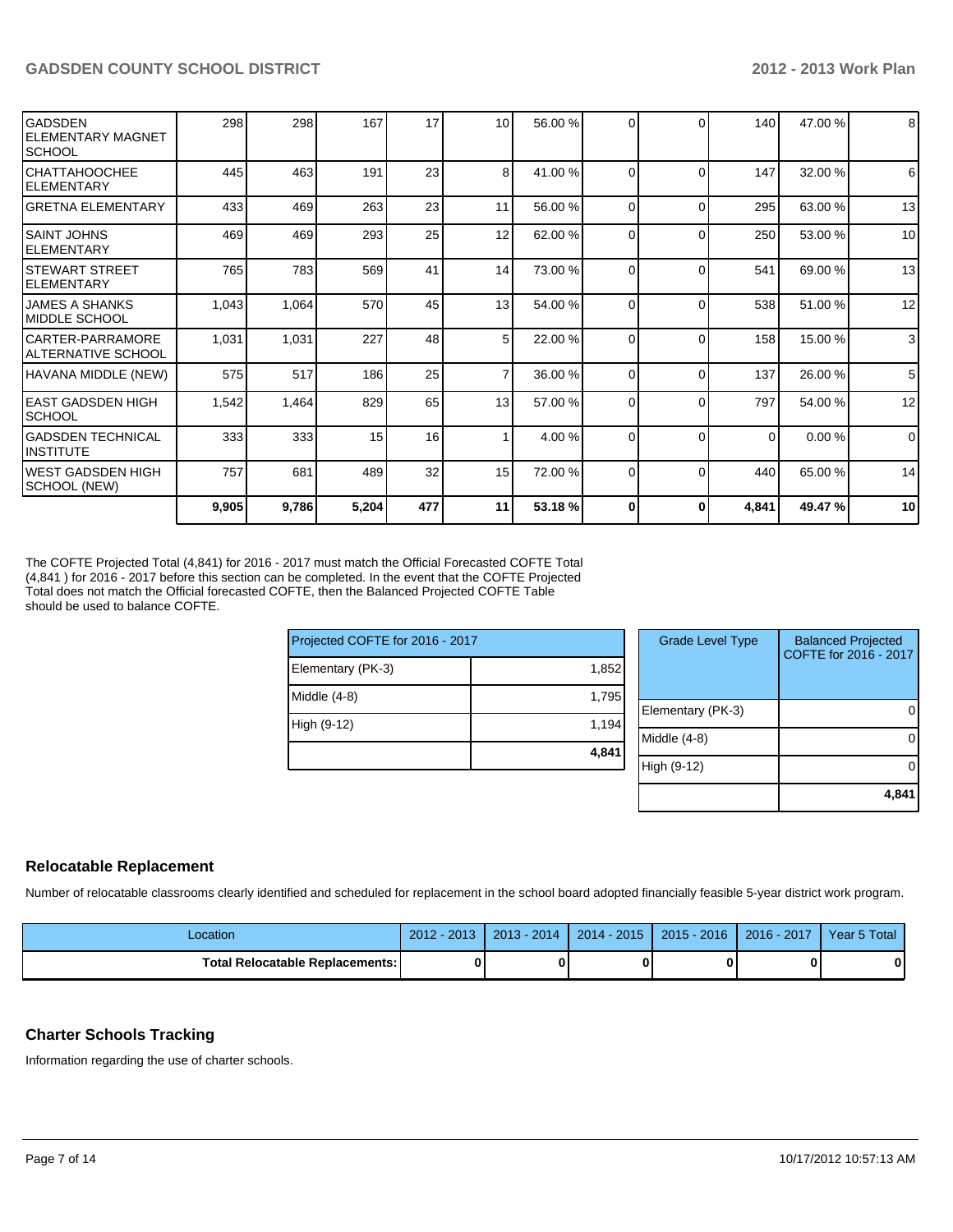#### **GADSDEN COUNTY SCHOOL DISTRICT 2012 - 2013 Work Plan**

| Location-Type                                   | # Relocatable  <br>units or<br>permanent<br>classrooms | Owner             | Year Started or I<br>Scheduled | Student<br><b>Stations</b> | <b>Students</b><br>Enrolled | Years in<br>Contract | <b>Total Charter</b><br><b>Students</b><br>projected for<br>2016 - 2017 |
|-------------------------------------------------|--------------------------------------------------------|-------------------|--------------------------------|----------------------------|-----------------------------|----------------------|-------------------------------------------------------------------------|
| Crossroad Academy Charter<br>School of Business |                                                        | 20 <b>PRIVATE</b> | 1998                           | 444 l                      | 316                         | 10 <sup>1</sup>      | 497                                                                     |
|                                                 | 20 <sub>l</sub>                                        |                   |                                | 444                        | 316                         |                      | 497                                                                     |

#### **Special Purpose Classrooms Tracking**

The number of classrooms that will be used for certain special purposes in the current year, by facility and type of classroom, that the district will, 1), not use for educational purposes, and 2), the co-teaching classrooms that are not open plan classrooms and will be used for educational purposes.

| School                               | <b>School Type</b>                     | $\#$ of Elementary $\#$ of Middle 4-8<br>K-3 Classrooms   | Classrooms        | # of High $9-12$<br><b>Classrooms</b> | # of $ESE$<br><b>Classrooms</b> | # of Combo<br><b>Classrooms</b> | <b>Total</b><br>Classrooms |
|--------------------------------------|----------------------------------------|-----------------------------------------------------------|-------------------|---------------------------------------|---------------------------------|---------------------------------|----------------------------|
|                                      | <b>Total Educational Classrooms: I</b> |                                                           |                   |                                       |                                 |                                 |                            |
| School                               | <b>School Type</b>                     | # of Elementary $\vert$ # of Middle 4-8<br>K-3 Classrooms | <b>Classrooms</b> | # of High $9-12$<br><b>Classrooms</b> | # of $ESE$<br>Classrooms        | # of Combo<br><b>Classrooms</b> | Total<br>Classrooms        |
| <b>Total Co-Teaching Classrooms:</b> |                                        |                                                           |                   |                                       |                                 |                                 |                            |

#### **Infrastructure Tracking**

**Necessary offsite infrastructure requirements resulting from expansions or new schools. This section should include infrastructure information related to capacity project schedules and other project schedules (Section 4).**

Not Specified

**Proposed location of planned facilities, whether those locations are consistent with the comprehensive plans of all affected local governments, and recommendations for infrastructure and other improvements to land adjacent to existing facilities. Provisions of 1013.33(12), (13) and (14) and 1013.36 must be addressed for new facilities planned within the 1st three years of the plan (Section 5).**

Not Specified

**Consistent with Comp Plan?** No

#### **Net New Classrooms**

The number of classrooms, by grade level and type of construction, that were added during the last fiscal year.

| List the net new classrooms added in the 2011 - 2012 fiscal year.                                                                                       | Llist the net new classrooms to be added in the 2012 - 2013 fiscal<br>Ivear. |                                   |                                                                        |                        |                              |                            |                                |                        |
|---------------------------------------------------------------------------------------------------------------------------------------------------------|------------------------------------------------------------------------------|-----------------------------------|------------------------------------------------------------------------|------------------------|------------------------------|----------------------------|--------------------------------|------------------------|
| "Classrooms" is defined as capacity carrying classrooms that are added to increase<br>capacity to enable the district to meet the Class Size Amendment. |                                                                              |                                   | Totals for fiscal year 2012 - 2013 should match totals in Section 15A. |                        |                              |                            |                                |                        |
| Location                                                                                                                                                | $2011 - 2012$ #<br>Permanent                                                 | $2011 - 2012$ #<br><b>Modular</b> | $2011 - 2012$ #<br>Relocatable                                         | $2011 - 2012$<br>Total | $2012 - 2013$ #<br>Permanent | $2012 - 2013$ #<br>Modular | $2012 - 2013$ #<br>Relocatable | $2012 - 2013$<br>Total |
| Elementary (PK-3)                                                                                                                                       |                                                                              |                                   |                                                                        |                        |                              |                            |                                | $\Omega$               |
| Middle (4-8)                                                                                                                                            |                                                                              |                                   |                                                                        |                        |                              |                            |                                | $\Omega$               |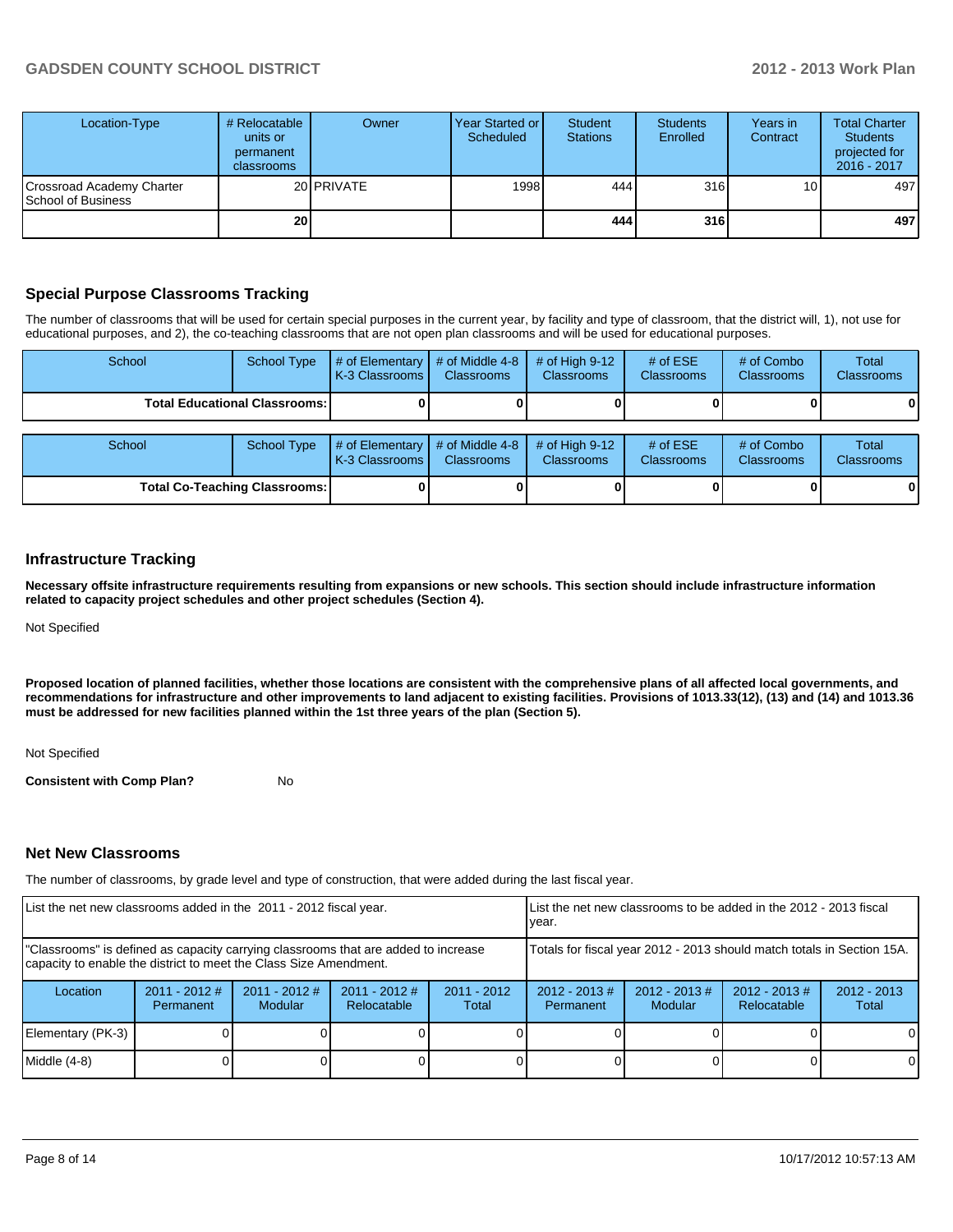| High (9-12) |  |  |  |  |
|-------------|--|--|--|--|
|             |  |  |  |  |

#### **Relocatable Student Stations**

Number of students that will be educated in relocatable units, by school, in the current year, and the projected number of students for each of the years in the workplan.

| <b>Site</b>                                       | $2012 - 2013$   | $2013 - 2014$ | 2014 - 2015     | $2015 - 2016$ | 2016 - 2017 | 5 Year Average |
|---------------------------------------------------|-----------------|---------------|-----------------|---------------|-------------|----------------|
| STEWART STREET ELEMENTARY                         | 82              | 122           | 122             | <sup>0</sup>  | $\Omega$    | 65             |
| JAMES A SHANKS MIDDLE SCHOOL                      | 0               | 0             | O               | ∩             | $\Omega$    | $\Omega$       |
| CARTER-PARRAMORE ALTERNATIVE SCHOOL               | 79              | 25            | 25              | $\Omega$      | $\Omega$    | 26             |
| HAVANA MIDDLE (NEW)                               | ΩI              | $\Omega$      | 0               | $\Omega$      | $\Omega$    | $\Omega$       |
| <b>SAINT JOHNS ELEMENTARY</b>                     | 36              | 36            | 36              | $\Omega$      | $\Omega$    | 22             |
| <b>HAVANA ELEMENTARY</b>                          | 72              | 152           | 152             | $\Omega$      | $\Omega$    | 75             |
| IGADSDEN ELEMENTARY MAGNET SCHOOL                 | 0               | $\Omega$      | 0               | $\Omega$      | $\Omega$    | $\Omega$       |
| CHATTAHOOCHEE ELEMENTARY                          | 36              | 36            | 36              | $\Omega$      | $\Omega$    | 22             |
| İGRETNA ELEMENTARY                                | 0               | 36            | 30              | $\Omega$      | $\Omega$    | 13             |
| <b>GADSDEN TECHNICAL INSTITUTE</b>                | 100             | 10            | 10 <sup>1</sup> | 0             | $\Omega$    | 24             |
| WEST GADSDEN HIGH SCHOOL (NEW)                    | 0               | $\Omega$      | 0               | $\Omega$      | $\Omega$    | $\overline{0}$ |
| IEAST GADSDEN HIGH SCHOOL                         | 0               | $\Omega$      | U               | $\Omega$      | $\Omega$    | $\overline{0}$ |
| <b>GEORGE W MUNROE ELEMENTARY</b>                 | 204             | 178           | 178             | $\Omega$      | $\Omega$    | 112            |
| <b>GREENSBORO ELEMENTARY SCHOOL (NEW)</b>         | 142             | 144           | 144             | $\Omega$      | $\Omega$    | 86             |
| Totals for GADSDEN COUNTY SCHOOL DISTRICT         |                 |               |                 |               |             |                |
| Total students in relocatables by year.           | 751             | 739           | 733             | $\bf{0}$      | $\Omega$    | 445            |
| Total number of COFTE students projected by year. | 5,135           | 5,122         | 5,031           | 4,955         | 4,841       | 5,017          |
| Percent in relocatables by year.                  | 15 <sub>%</sub> | 14 %          | 15 %            | 0%            | 0%          | 9%             |

#### **Leased Facilities Tracking**

Exising leased facilities and plans for the acquisition of leased facilities, including the number of classrooms and student stations, as reported in the educational plant survey, that are planned in that location at the end of the five year workplan.

| Location                          | # of Leased<br>Classrooms 2012 - I<br>2013 | <b>FISH Student</b><br><b>Stations</b> | Owner               | # of Leased<br>Classrooms 2016 - I<br>2017 | <b>FISH Student</b><br><b>Stations</b> |
|-----------------------------------|--------------------------------------------|----------------------------------------|---------------------|--------------------------------------------|----------------------------------------|
| lHAVANA ELEMENTARY                |                                            |                                        | 0 William Scottsman |                                            | 36                                     |
| IGEORGE W MUNROE ELEMENTARY       |                                            |                                        |                     |                                            |                                        |
| IGADSDEN ELEMENTARY MAGNET SCHOOL |                                            |                                        |                     |                                            |                                        |
| WEST GADSDEN HIGH SCHOOL (NEW)    |                                            |                                        |                     |                                            |                                        |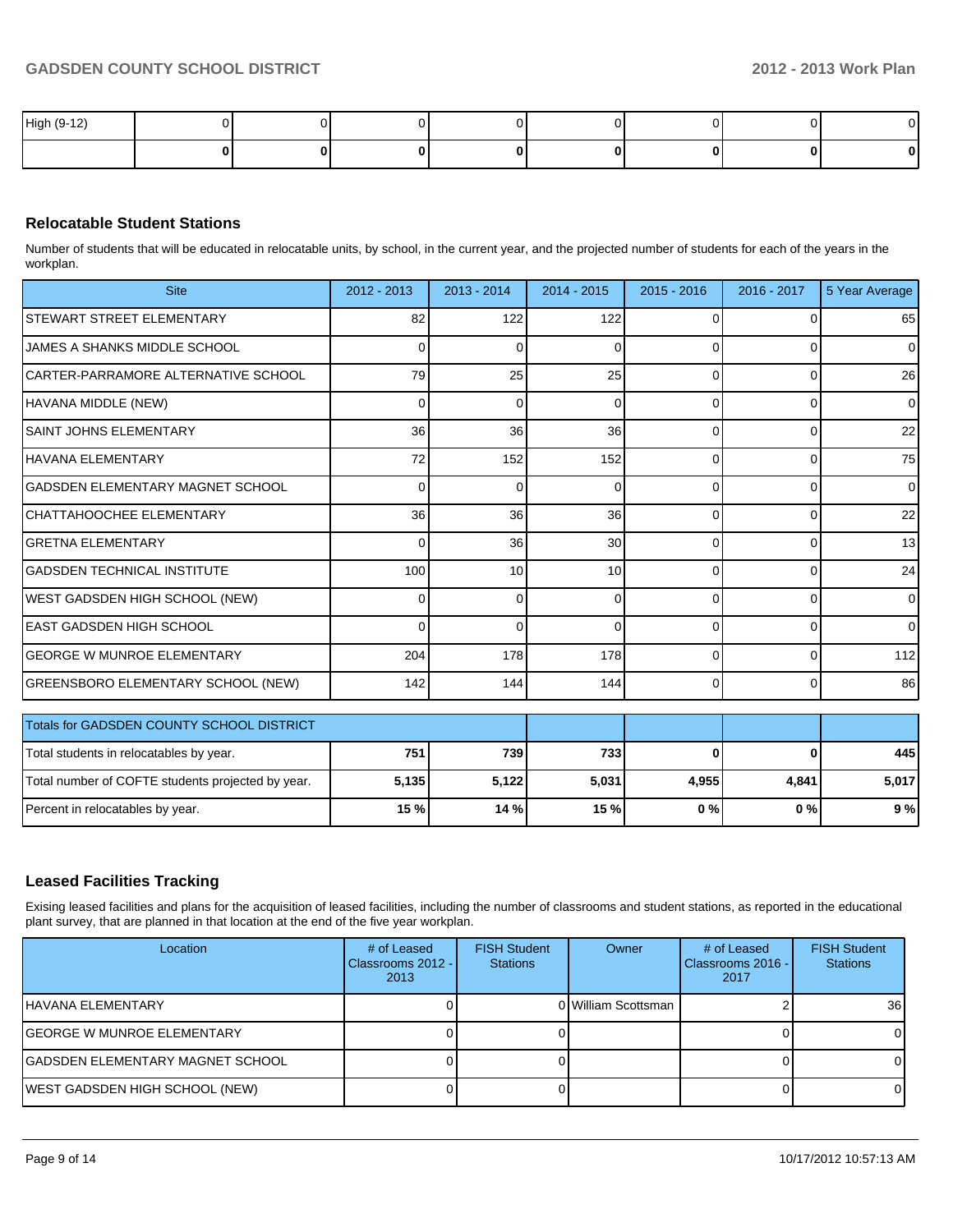#### **GADSDEN COUNTY SCHOOL DISTRICT 2012 - 2013 Work Plan**

| CARTER-PARRAMORE ALTERNATIVE SCHOOL |  |  | ΩI              |
|-------------------------------------|--|--|-----------------|
| HAVANA MIDDLE (NEW)                 |  |  | 01              |
| EAST GADSDEN HIGH SCHOOL            |  |  | ΩI              |
| <b>GADSDEN TECHNICAL INSTITUTE</b>  |  |  | ΩI              |
| <b>GRETNA ELEMENTARY</b>            |  |  | 01              |
| <b>SAINT JOHNS ELEMENTARY</b>       |  |  | ΩI              |
| <b>STEWART STREET ELEMENTARY</b>    |  |  | ΟI              |
| JAMES A SHANKS MIDDLE SCHOOL        |  |  | ΩI              |
| CHATTAHOOCHEE ELEMENTARY            |  |  | 01              |
| GREENSBORO ELEMENTARY SCHOOL (NEW)  |  |  | 01              |
|                                     |  |  | 36 <sup>1</sup> |

#### **Failed Standard Relocatable Tracking**

Relocatable units currently reported by school, from FISH, and the number of relocatable units identified as 'Failed Standards'.

Nothing reported for this section.

## **Planning**

#### **Class Size Reduction Planning**

**Plans approved by the school board that reduce the need for permanent student stations such as acceptable school capacity levels, redistricting, busing, year-round schools, charter schools, magnet schools, public-private partnerships, multitrack scheduling, grade level organization, block scheduling, or other alternatives.**

Not Specified

#### **School Closure Planning**

**Plans for the closure of any school, including plans for disposition of the facility or usage of facility space, and anticipated revenues.**

There are no Board approved plans to close any schools in the next five (5) years.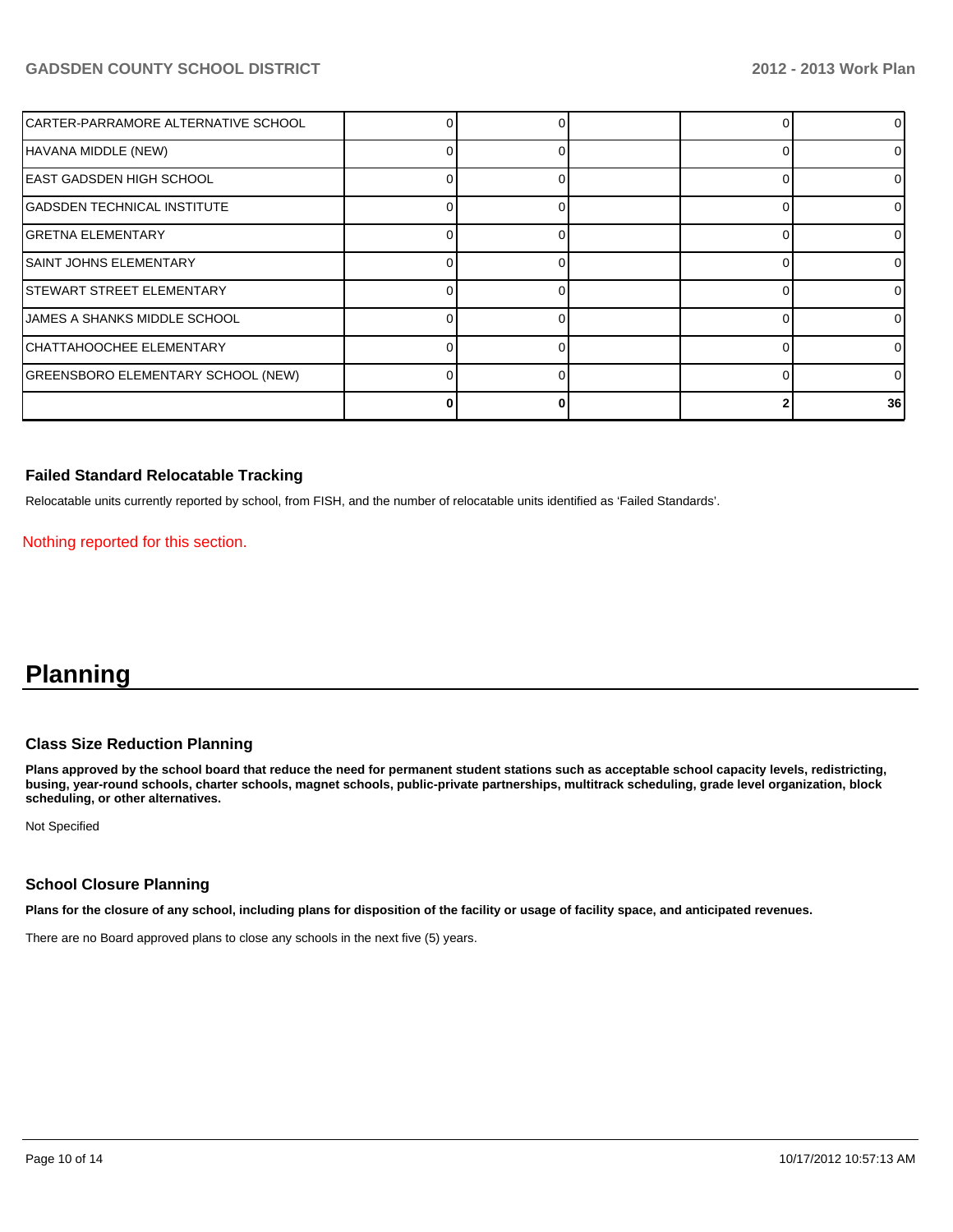## Five Year Survey - Ten Year Capacity GADSDEN COUNTY SCHOOL DISTRICT

#### **10/17/2012**

**Schedule of capital outlay projects projected to ensure the availability of satisfactory student stations for the projected student enrollment in K - 12 programs for the future 5 years beyond the 5-year district facilities work program.**

| Project                           | Location, Community, Quadrant or other general<br>location | <b>Projected Cost</b> |
|-----------------------------------|------------------------------------------------------------|-----------------------|
| Project description not specified | Location not specified                                     | \$0                   |
|                                   |                                                            | \$0                   |

Five Year Survey - Ten Year Infrastructure GADSDEN COUNTY SCHOOL DISTRICT

#### **10/17/2012**

**Proposed Location of Planned New, Remodeled, or New Additions to Facilities in 6 thru 10 out years (Section 28).**

Not Specified

**Plans for closure of any school, including plans for disposition of the facility or usage of facility space, and anticipated revenues in the 6 thru 10 out years (Section 29).**

Not Specified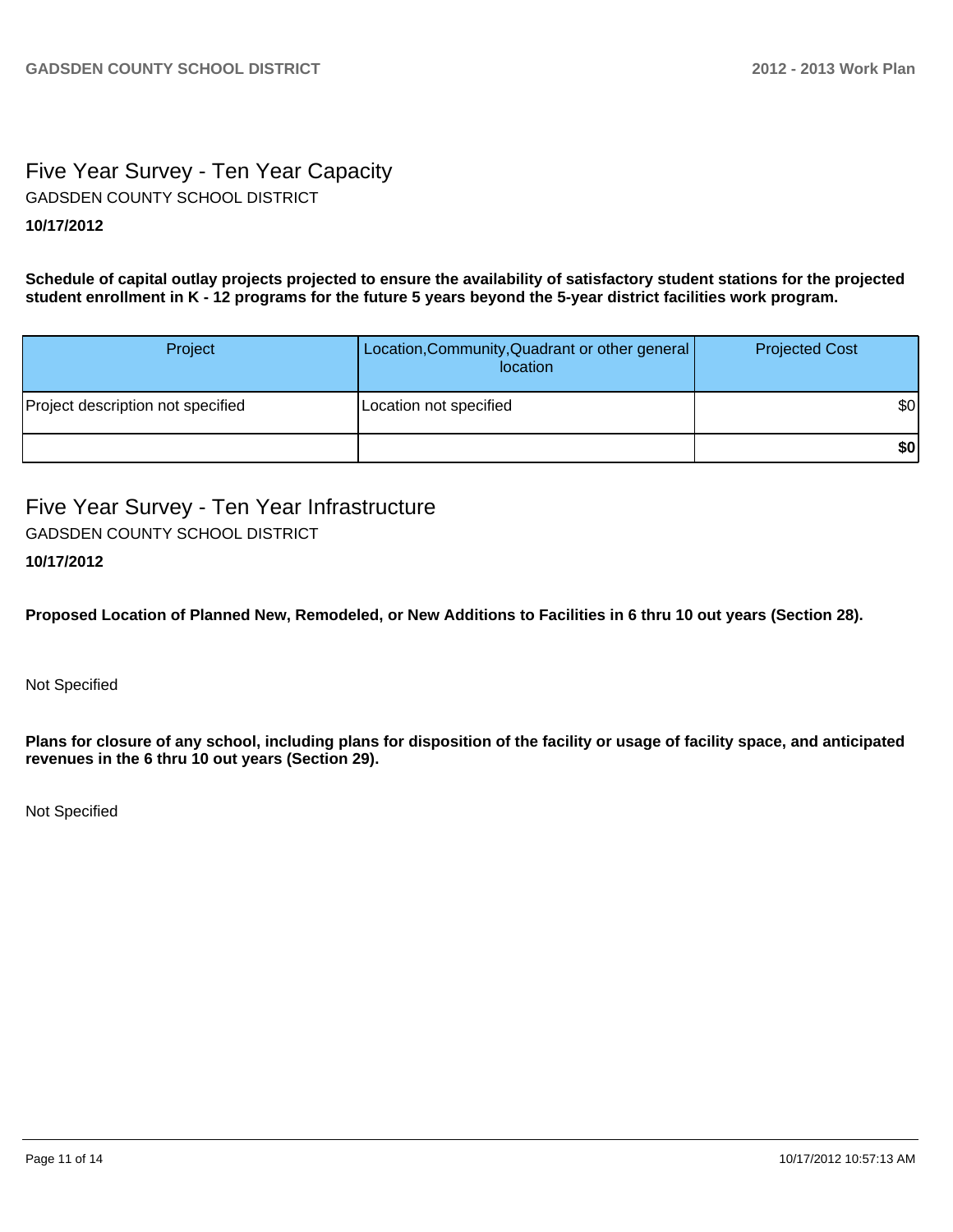Five Year Survey - Ten Year Maintenance **10/17/2012** GADSDEN COUNTY SCHOOL DISTRICT

**District projects and locations regarding the projected need for major renovation, repair, and maintenance projects within the district in years 6 - 10 beyond the projects plans detailed in the five years covered by the work plan.**

No items match the criteria.

## Five Year Survey - Ten Year Utilization

GADSDEN COUNTY SCHOOL DISTRICT

#### **10/17/2012**

**Schedule of planned capital outlay projects identifying the standard grade groupings, capacities, and planned utilization rates of future educational facilities of the district for both permanent and relocatable facilities.**

| <b>Grade Level</b><br>Projections | <b>FISH Student</b><br><b>Stations</b> | <b>Actual FISH</b><br>Capacity | Actual<br><b>COFTE</b> | Actual<br><b>Utilization</b> | Actual new<br><b>Student</b><br>Capacity to be<br>added/remove | Projected<br><b>COFTE</b> | Projected<br><b>Utilization</b> |
|-----------------------------------|----------------------------------------|--------------------------------|------------------------|------------------------------|----------------------------------------------------------------|---------------------------|---------------------------------|
| Elementary -<br>District Totals   | 4,777                                  | 4,777                          | 2,975.34               | 62.28 %                      |                                                                |                           | 0.00%                           |
| Middle - District<br>Totals       | 2,515                                  | 2,262                          | 1,228.42               | 54.31 %                      |                                                                |                           | 0.00%                           |
| High - District<br>Totals         | 1,542                                  | 1,464                          | 872.63                 | 59.61 %                      |                                                                |                           | 0.00%                           |
| Other - ESE, etc                  | 1,964                                  | 1,386                          | 369.74                 | 26.68 %                      |                                                                |                           | 0.00%                           |
|                                   | 10,798                                 | 9,889                          | 5,446.13               | 55.07 %                      |                                                                |                           | 0.00%                           |

**Combination schools are included with the middle schools for student stations, capacity, COFTE and utilization purposes because these facilities all have a 90% utilization factor. Use this space to explain or define the grade groupings for combination schools.**

No comments to report.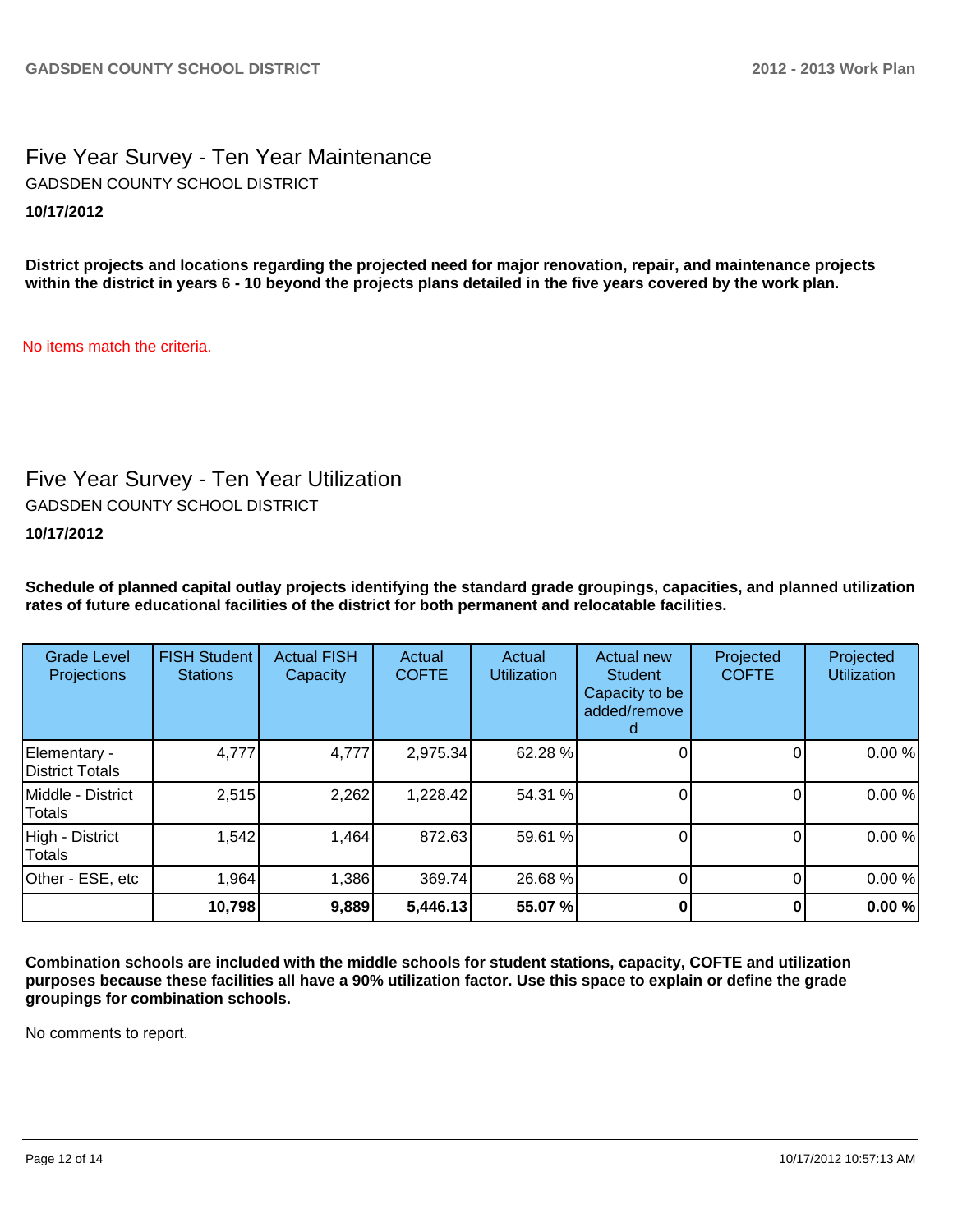Five Year Survey - Twenty Year Capacity **10/17/2012** GADSDEN COUNTY SCHOOL DISTRICT

**Schedule of capital outlay projects projected to ensure the availability of satisfactory student stations for the projected student enrollment in K - 12 programs for the future 11 - 20 years beyond the 5-year district facilities work program.**

No items match the criteria.

Five Year Survey - Twenty Year Infrastructure **10/17/2012** GADSDEN COUNTY SCHOOL DISTRICT

**Proposed Location of Planned New, Remodeled, or New Additions to Facilities in the 11 through 20 out years (Section 28).**

No items meet the criteria.

**Plans for closure of any school, including plans for disposition of the facility or usage of facility space, and anticipated revenues in the 11 through 20 out years (Section 29).**

No items meet the criteria.